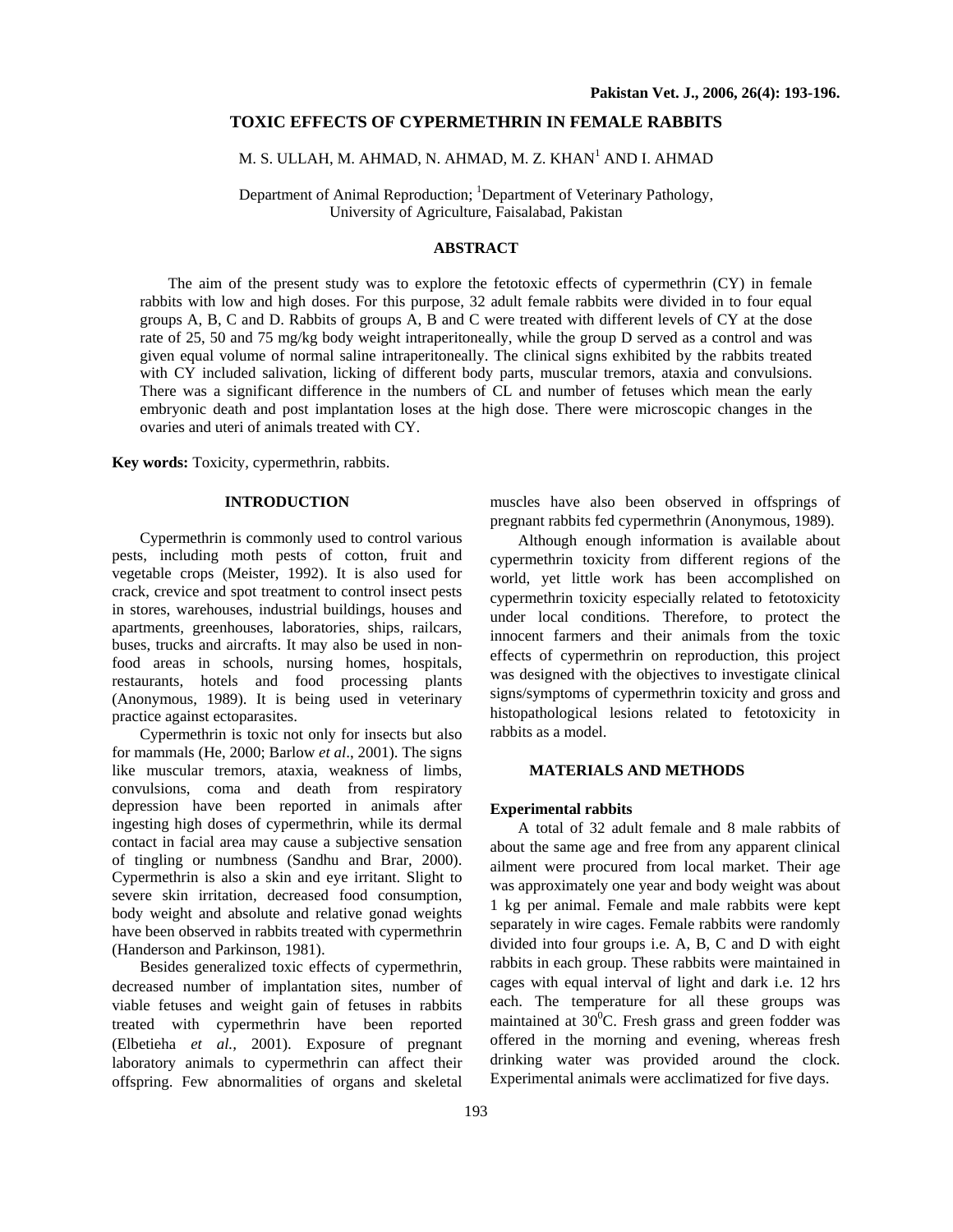#### **Treatments**

Estrous cycle of female animals was synchronized by injecting prostaglandin (Dalmazine, FATRO Pharma, Italy) intramuscularly 72 hrs before mating. Five days after mating rabbits of groups A, B and C were subjected to different levels of the cypermethrin (CY) @ 25, 50, and 75 mg/kg b. wt intraperitoneally, while the group D served as control to which equal volume of normal saline was injected intraperitoneally. Each group received four injections of respective treatment with 5 days interval i.e. the treatment was given on day  $5<sup>th</sup>$ ,  $10<sup>th</sup>$ ,  $15<sup>th</sup>$  and  $20<sup>th</sup>$  after mating. The experiment continued for 24 days.

#### **Post treatment monitoring**

The animals in each group were monitored for clinical signs and behavioral alterations twice daily. Body weight of all animals was recorded twice weekly. Four animals from each group were slaughtered on  $12<sup>th</sup>$ day and the remaining animals were slaughtered on  $24<sup>th</sup>$ day. After slaughtering of rabbits, the visceral organs, ovaries and uteri were examined for gross lesions. Ovaries of each animal were examined for the presence of corpus luteum (CL). Number of implantation sites and number of viable fetuses in the uterus were recorded. Tissue samples taken from ovaries and uteri were fixed in 10% buffered formalin and processed for the histopathological studies using routine method of dehydration and embedding in paraffin. Section of 5 micro meter thickness were cut, stained with hematoxiline and eosin (Lille and Fulmer, 1976) and examined for histopathological investigations.

#### **Statistical analysis**

Mean values  $(\pm \text{ SE})$  of various parameters for rabbits of four groups were computed. In order to ascertain the magnitude of difference among different groups, the data were analyzed statistically using twoway analysis of variance (Steel and Torrie, 1980). Duncan's multiple range test was applied for multiple means comparison, where necessary.

### **RESULTS AND DISCUSSION**

Pesticide exposure posses a serious risk to all domestic animals, environment and public health (Oheme and Mannala, 2001). In the present study, skin irritation and reduced feed intake, salivation and semisolid faeces were observed in cypermethrin (CY) treated rabbits in a dose dependent manner. Skin irritation has also been reported earlier (Handerson and Parkinson, 1981).

As observed in the present study, other researchers have reported indicators of digestive system disturbances like reduced feed intake (McDaniel and Moser, 1993; Neuschl *et al.,* 1995), chewing, licking and hypersalivation (Manna *et al.,* 2004), vomiting and diarrhea (Sandhu and Brar, 2000; Jagvinder *et al.,* 2001). In animals of group C, frequent urination was observed which is supported by the findings of the McDaniel and Moser (1993) and Sandhu and Brar (2000).

In dose dependent manner, incoordination, muscular tremors, jerky movements, ataxia, staggering gait and doziness were observed in CY treated rabbits. The nervous signs started about 10 minutes after each CY treatment and persisted mostly for 30 minutes to two hours. Similar nervous signs have been reported by different workers. These included minor tremors, hyper-excitability or depression (Sandhu and Brar, 2000; Manna *et al.,* 2004), grinding of teeth, hyperesthesia, opisthotonus, spastic paralysis (Tamang *et al.,*1991), muscle twitching, staggering gait, sunken eyes and thick eye discharge (Jagvinder *et al.,* 2001).

These nervous signs in CY treated rabbits might be due to disruption of normal functioning of nervous system. Cypermethrin has been shown to delay closing of gates of voltage sensitive sodium channels in mammalian and invertebrate neuronal membranes that produces a protracted sodium influx (Eells, 1992). This results in multiple nerve impulses, causing the nerve to release the neurotransmitter acetylcholine and stimulate other nerves (Eells, 1992). Cypermethrin also inhibits the gamma aminobutyric acid receptor, causing excitability and convulsions (Ramadan *et al.,* 1988). In addition, it inhibits calcium uptake by nerves and also inhibits monoamine oxidase, an enzyme that breaks neurotransmitters (Rao and Rao, 1993).

After the first CY treatment, there was a slight decrease in the weight of animals of group A, B and C, however non significant changes in the weight were observed after  $2<sup>nd</sup>$ ,  $3<sup>rd</sup>$  or  $4<sup>th</sup>$  treatment in rabbits of these groups. But in the control group (D), the animals gained weight with the passage of time. This decrease in weight in treatment groups could be due to stress of CY. Lakkawar *et al.* (2004) have also noticed that in addition to typical clinical signs of CY, there was decrease in body weight compared to control group. Non significant difference was observed in number of corpora lutea and number of fetuses in control and all treatment groups on day 12 and 24, except in group C in which the left uterus showed significant  $(P<0.05)$ decrease in fetuses on day 24 compared to the group A and D (Table 1).

This decrease in the number of the fetuses as compared to CL number clearly indicates the embryonic loss which resulted form the high dose of CY in the present study. These findings are supported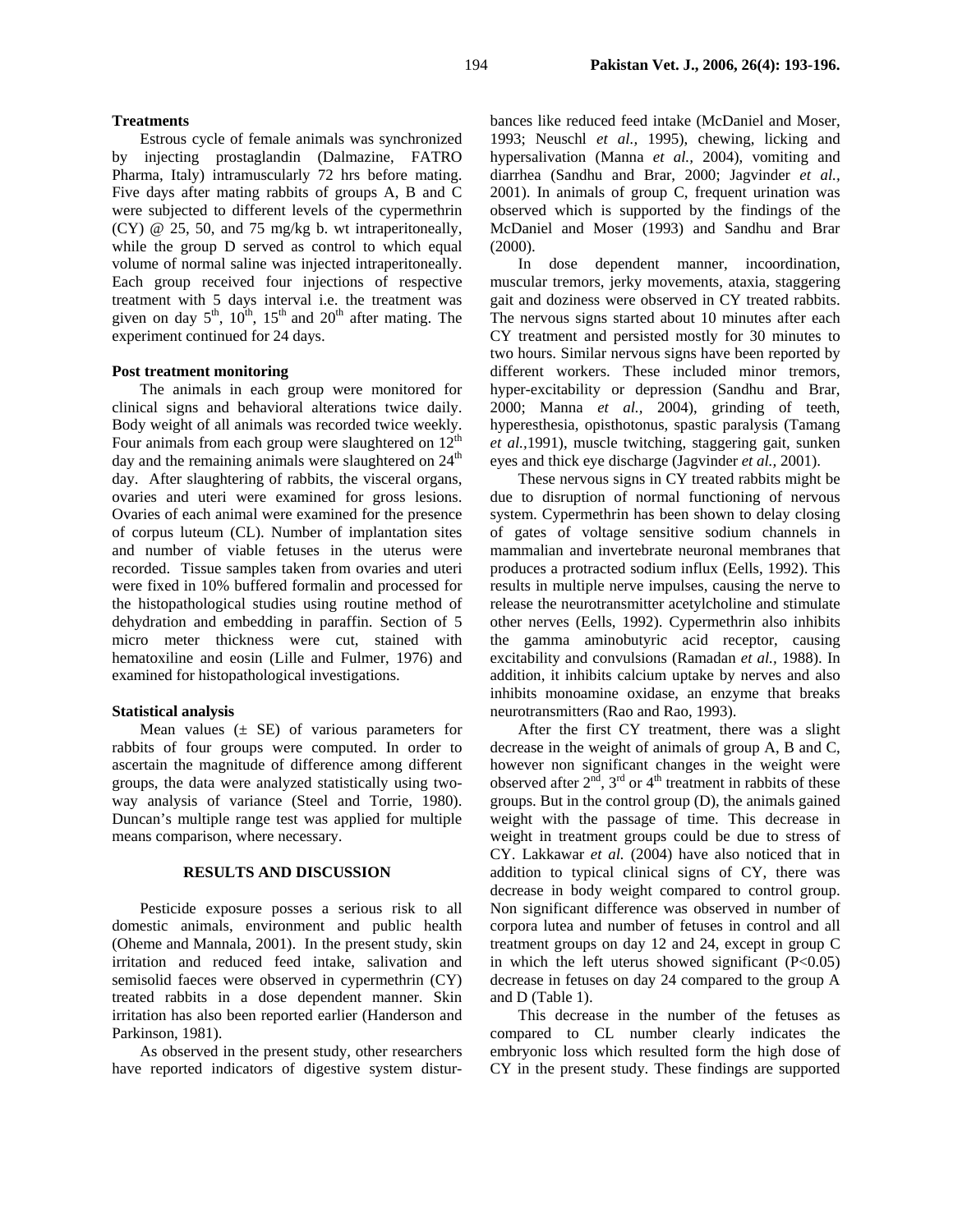| Group         | -9 ----<br>No. of CL |                 | No. of fetuses    |                    |
|---------------|----------------------|-----------------|-------------------|--------------------|
|               | <b>Right ovary</b>   | Left ovary      | <b>Right horn</b> | Left horn          |
| Day 12        |                      |                 |                   |                    |
| A             | $3.33 \pm 0.99$      | $5.33 \pm 0.36$ | $2.33 \pm 0.63$   | $4.00 \pm 0.43$    |
| B             | $5.00 \pm 0.39$      | $5.00 \pm 0.19$ | $1.33 \pm 0.46$   | $2.33 \pm 0.22$    |
| C             | $4.33 \pm 0.88$      | $5.33 \pm 0.31$ | $2.00 \pm 0.83$   | $2.33 \pm 0.33$    |
| D             | $3.00 \pm 1.30$      | $4.00 \pm 0.36$ | $2.33 \pm 0.52$   | $3.33 \pm 0.34$    |
| Day $24$      |                      |                 |                   |                    |
| A             | $3.67 \pm 0.76$      | $4.33 \pm 0.48$ | $2.00 \pm 0.33$   | $3.33 \pm 0.68a$   |
| B             | $4.67 \pm 1.33$      | $5.00 \pm 0.48$ | $2.67 \pm 1.26$   | $2.67 \pm 0.17$ ab |
| $\mathcal{C}$ | $4.33 \pm 0.52$      | $4.33 \pm 0.20$ | $2.67 \pm 0.39$   | $1.67 \pm 0.24$    |
| D             | $4.33 \pm 0.82$      | $4.33 \pm 0.40$ | $3.67 \pm 0.56$   | $3.00 \pm 0.36a$   |

**Table 1: Effects of different levels of cypermethrin on number of corpora lutea on the ovaries and number of fetuses in the corresponding uterine horns** 

Values with different letters within a column differ significantly (P<0.05).

by the results of Rustamov and Abbasov (1994), who administered CY at 8 and 34 mg/kg body weight once daily for two months to immature male and female rats and observed that embryonic resorption in these rats was 20% at high dose and normal (10%) at low dose. Biernacki *et al.* (1995) have also reported embryonic resorption in CY treated rabbits. Shukla and Taneja (2002) found high rate of pre and post implantation losses in dose dependent manner in CY treated mice.

In the present study, 8, 22.2 and 41% fetuses were found to be dead in group A, B and C, respectively, where as no foetus was observed to be dead in group D. The possible reason for these embryonic or fetal losses may be the presence of increased connective tissue in the endometrium revealed in the microscopic study of uterine sections of the treated animals, which can interrupt ample blood supply to the fetus, resulting in low body weight gain or increased death rate in the fetuses.

Histologically, changes were observed in ovary and uterine tissue which were more pronounced at higher dose (Group C). Ovaries of rabbits of group C showed connective tissue proliferation in the cortex. There was glandular atrophy, congestion and sloughing of epithelium along with connective tissue proliferation in the uterine tissue, probably due to interference of CY with adinosine triphosphate (ATP) pathway. Inhibition of ATP leads to impaired energy utilization, leading to the damage of cells and reduction in their size, interruption of energy utilization pathway can lead to cell death and sloughing of epithelium (El-Toukhy and Girgis, 1993).

#### **REFERENCES**

Anonymous, 1989. US Environmental Protection Agency. Pesticide Fact Sheet Number 199:

Cypermethrin. US EPA, Office of Pesticide Programs, Registration Div., Washington, DC, USA.

- Barlow, S. M., F. M. Sullivan and J. Lines, 2001. Risk assessment of the use of deltamethrin on bed nets for the prevention of malaria, Food Chem. Toxicol., 39(5): 407-422.
- Biernacki, B., B. Wlodarczyk, M. Minta and T. Juszkiewicz, 1995. Influence of cypermethrin on pregnancy and foetal development in rabbits. Medycyna Wete., 51(1): 31-33.
- Eells, J. T., 1992. Pyrethroid insecticide induced alterations in mammalian synaptic membrane potential. J. Pharmacol. Exp. Therap., 262: 1173- 1181
- Elbetieha, A., S. I. Da'as, W. Khamas and H. Darmani, 2001. Evaluation of the toxic potentials of cypermethrin pesticide on some reproductive and fertility parameters in the male rats. Arch. Environ. Contam. Toxicol., 41(4): 522-528.
- El-Toukhy, M. A. and R. S. Girgis, 1993. In vivo and in vitro studies on the effect of larvin and cypermethrin on adenosine triphosphatase activity of male rats. J. Environ. Sci. Hlth., 28: 599-619.
- Handerson, H. K. and F. N. Parkinson, 1981. Effect of cypermethrin on haematology, clinical chemistry and gonads of male rabbit. Vet. Med. J. (Giza), 31(1): 32-37.
- He, F., 2000. Neurotoxic effects of insecticides-current and future research: a review. Neurotoxicology, 21(5): 829-835.
- Jagvinder, K., H. S. Sandhu and J. Kaur, 2001. Subacute oral toxicity of cypermethrin and deltamethrin in buffalo calves. Indian J. Anim. Sci., 71: 1150-1152.
- Lakkawar, A. W., S. K. Chattopadhyay and R. Somvanshi, 2004. Experimental cypermethrin toxicity in rabbits. A clinical and patho-anatomical study. Folia Veterinaria, 48(1): 3-8.